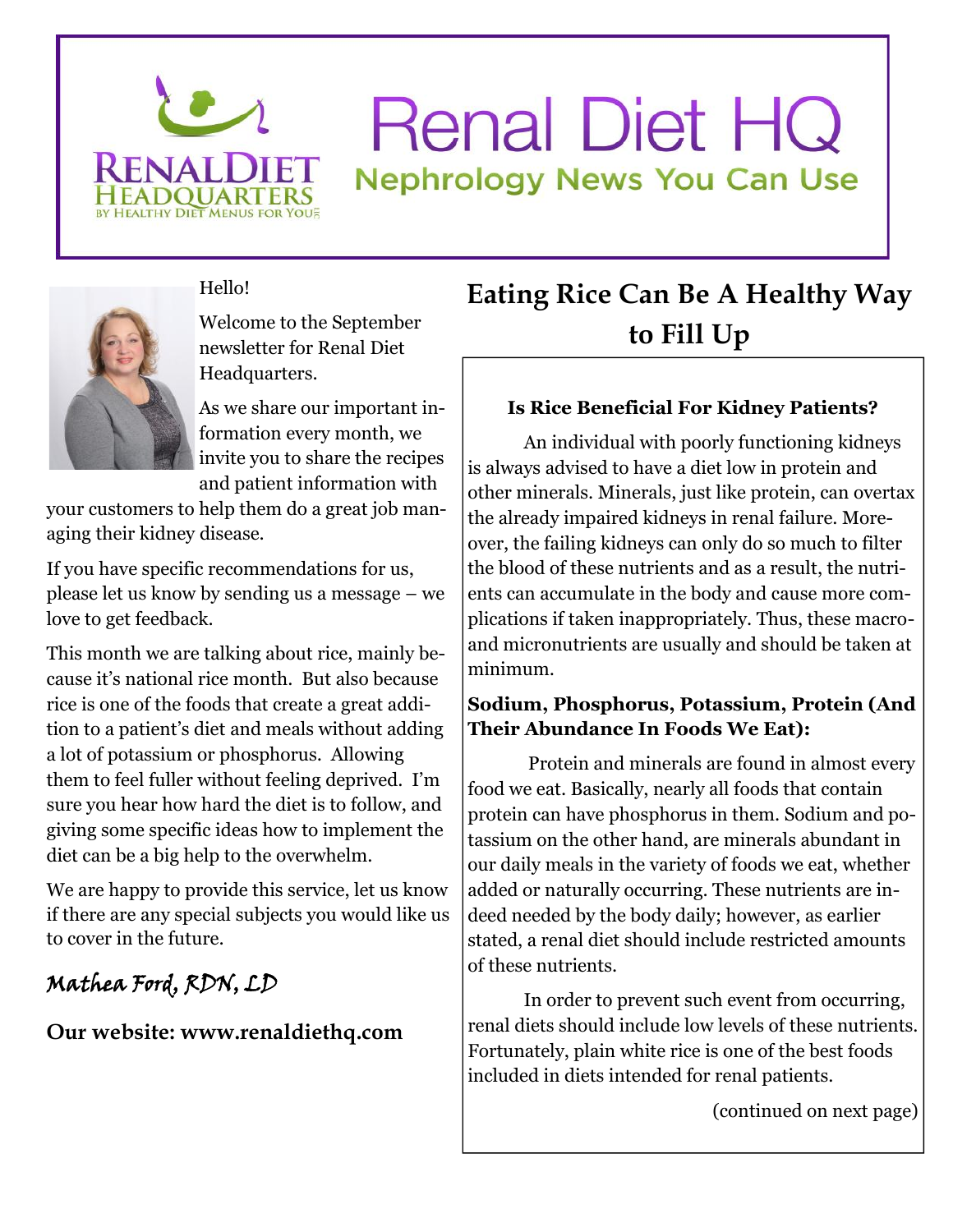#### **The Benefits of Plain Rice:**

Being low in protein, sodium, phosphorus and potassium, plain white rice is probably one of the wisest choices for kidney diets. Listed below is the estimate of half a cup of cooked plain white rice in regard to nutritional value:

> Protein : 2 grams Sodium : 2 to 3 mg Phosphorus: 11 to 45 mg Potassium : 12 to 50 mg Fats : 0 gm Calories : 100 to 200 calories

Just by meeting the required daily caloric intake of an individual, plain white rice can provide the much needed macro nutrients that a kidney patient needs without jeopardizing the condition of his or her kidneys.

For kidney patients with diabetes or high blood sugar, an adjustment should be focused on the carbohydrate content of plain white rice. The approximation to how much of a cup he or she should take will be based on the required carbohydrate content. Usually, the serving is about 1/3 cup cooked rice for these patients (diabetic kidney patients); the risk of affecting the kidneys goes down as well.

Note that it is plain white rice is the choice that is best for kidney patients in the later stages of kidney failure or on dialysis. Brown rice tends to have higher potassium and phosphorus than white rice, so better not to take the risk of replacing white rice with brown rice, especially if you are struggling with getting the low potassium and phosphorus levels you need.

Don't forget that it is important to read labels with white rice, because the more processing that is done (minute rice versus conventional) leads to more risk of added phosphorus and potassium. The additives and preservatives can add up the "unwanted" nutrients for a renal diet. Be careful not to include rice-based products from the supermarket because more often than not, they contain high

amount of sodium, phosphorus and other nutrients. These include rice noodles, rice mixes, seasoned rice, rice cereal, rice cakes, rice bread and the like. Not all foods with "rice" written on the label are as good as plain white rice.

Finally, it is recommended that a dietitian should be consulted for the exact and balanced diet that must be created for any patient with kidney failure. Always have in mind that not all combinations are beneficial. Plain white rice may have the low amounts of the restricted nutrients, but it does not follow that a kidney patient can combine unnecessary foods with it. Make sure you are following a good meal plan that can help you manage your diet the best.



Check out our latest title on Amazon! Go to www.renaldiethq.com/go/rdhqbook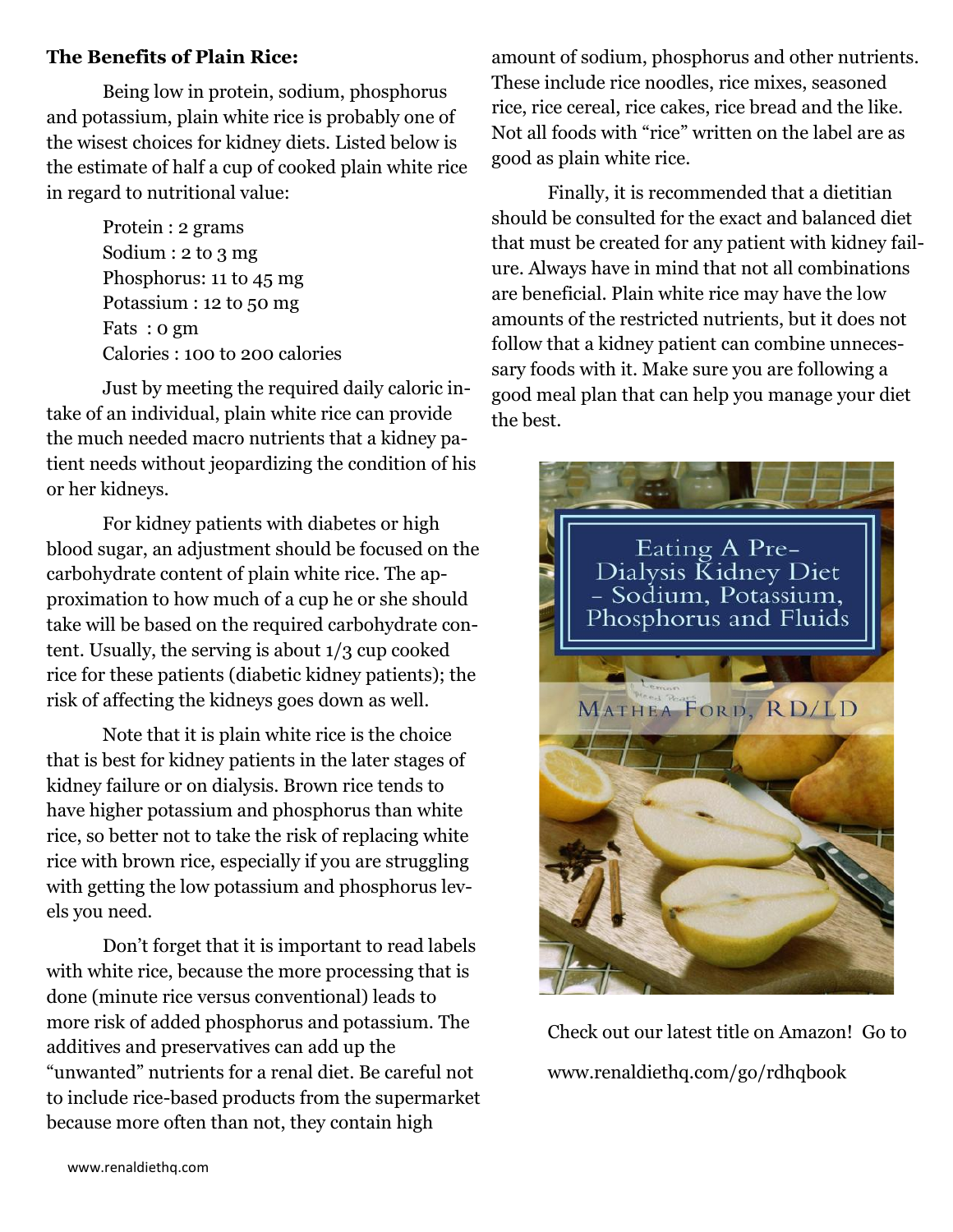| <b>Facts about Rice:</b><br>Serving size: $3/4$ cup<br>Portions: 8<br>Rice is a grain that is used extensively as an early<br>Ingredients<br>solid food for babies because it is very "non aller-<br>$1/4$ cup butter<br>genic". Rice is also gluten free, so it's a safe food for<br>1 cup onion, chopped<br>people with wheat intolerance or gluten intolerance.<br>1 teaspoon garlic, minced<br>Even though a person with kidney failure in the later<br>2 cups long grain white rice, uncooked<br>stages should avoid eating brown rice, because it has<br>$1/2$ cup fresh lemon juice<br>1/4 cup fresh parsley, minced<br>extra potassium and phosphorus, if you have stage 1<br>1 teaspoon thyme<br>or stage 2, you should eat brown rice to increase the<br>1/2 teaspoon basil<br>amount of whole grains in your diet.<br>1/2 teaspoon dill weed<br>Rice has been grown in the US for over 300 years,<br>1/4 teaspoon ground black pepper<br>especially in the states of Arkansas, California, Lou-<br>1/4 cup grated Parmesan cheese<br>isiana, Mississippi, Texas and Missouri. They collec-<br>2-3/4 cups low-sodium chicken broth<br>tively grow over 85% of the rice we eat in the US and<br>grow about 24 billion pounds per year.<br>Preparation<br>Preheat oven to 350° F.<br>A portion of rice is usually thought of as $\frac{1}{2}$ cup, and<br>Heat butter or margarine over medium heat in a<br>it is for people who do not have diabetes. If you have<br>Dutch oven. When melted, add onion and garlic; stir<br>diabetes, a portion of rice is only 1/3 cup. Both of<br>frequently. After 2 to 3 minutes, add the rice, tossing<br>those are cooked portions. Rice has no fat or choles-<br>grains well to coat with fat. Sauté for 2 minutes.<br>terol naturally. And it is a complex carbohydrate<br>Add lemon juice, parsley, seasonings, and parmesan<br>that fuels your body and doesn't add to your electro-<br>cheese to rice. Mix well.<br>lyte imbalance in kidney failure. More reason to<br>Heat chicken broth to a boil and add to rice mixture.<br>celebrate.<br>Stir well. Cover with lid, and place in pre-heated<br>Rice provides folic acid as an enriched product, great<br>oven. Bake for 20 minutes.<br>for patients to help them maintain their levels. Rice<br>Remove from oven and fluff with two forks.<br>also contains only about 100 calories in a 1/2 cup<br>Garnish with dill weed or parsley sprig.<br>serving, so it's an easy way to get extra calories if you<br>are losing weight or can't maintain your weight. You<br><b>Renal and renal diabetic food choices</b><br>can feel full and have the calories you need. You can<br>2 starch<br>add a little olive oil and lemon pepper and have a<br>1/2 vegetable, low potassium<br>great side dish without much work either.<br>1 fat<br><b>Carbohydrate choices</b><br>http://www.usarice.com/doclib/125/6233.pdf<br>$2 - 1/2$<br>Recipe courtesy of Davita at: http://www.davita.com/<br>Helpful hints<br>recipes/pasta,-rice-and-grains/lemony-rice-pilaf/r/5681<br>In step $\#4$ , if broth is not boiling, the end product will be<br>Nutrients per serving<br>Cholesterol 18 mg<br>heavy and will stick to the pan.<br>Calories 245<br>Sodium 110 mg<br>Clinic Stamp | <b>September is "National Rice Month"</b> |                        | <b>Lemony Rice Pilaf</b> |  |  |  |
|-----------------------------------------------------------------------------------------------------------------------------------------------------------------------------------------------------------------------------------------------------------------------------------------------------------------------------------------------------------------------------------------------------------------------------------------------------------------------------------------------------------------------------------------------------------------------------------------------------------------------------------------------------------------------------------------------------------------------------------------------------------------------------------------------------------------------------------------------------------------------------------------------------------------------------------------------------------------------------------------------------------------------------------------------------------------------------------------------------------------------------------------------------------------------------------------------------------------------------------------------------------------------------------------------------------------------------------------------------------------------------------------------------------------------------------------------------------------------------------------------------------------------------------------------------------------------------------------------------------------------------------------------------------------------------------------------------------------------------------------------------------------------------------------------------------------------------------------------------------------------------------------------------------------------------------------------------------------------------------------------------------------------------------------------------------------------------------------------------------------------------------------------------------------------------------------------------------------------------------------------------------------------------------------------------------------------------------------------------------------------------------------------------------------------------------------------------------------------------------------------------------------------------------------------------------------------------------------------------------------------------------------------------------------------------------------------------------------------------------------------------------------------------------------------------------------------------------------------------------------------------------------------------------------------------------------------------------------------------------------------------------------------------------------------------------------------------------------------------------------------------------------------------------------------------------------------------------------------------------------------------------------------------------|-------------------------------------------|------------------------|--------------------------|--|--|--|
|                                                                                                                                                                                                                                                                                                                                                                                                                                                                                                                                                                                                                                                                                                                                                                                                                                                                                                                                                                                                                                                                                                                                                                                                                                                                                                                                                                                                                                                                                                                                                                                                                                                                                                                                                                                                                                                                                                                                                                                                                                                                                                                                                                                                                                                                                                                                                                                                                                                                                                                                                                                                                                                                                                                                                                                                                                                                                                                                                                                                                                                                                                                                                                                                                                                                                   |                                           |                        |                          |  |  |  |
|                                                                                                                                                                                                                                                                                                                                                                                                                                                                                                                                                                                                                                                                                                                                                                                                                                                                                                                                                                                                                                                                                                                                                                                                                                                                                                                                                                                                                                                                                                                                                                                                                                                                                                                                                                                                                                                                                                                                                                                                                                                                                                                                                                                                                                                                                                                                                                                                                                                                                                                                                                                                                                                                                                                                                                                                                                                                                                                                                                                                                                                                                                                                                                                                                                                                                   |                                           |                        |                          |  |  |  |
|                                                                                                                                                                                                                                                                                                                                                                                                                                                                                                                                                                                                                                                                                                                                                                                                                                                                                                                                                                                                                                                                                                                                                                                                                                                                                                                                                                                                                                                                                                                                                                                                                                                                                                                                                                                                                                                                                                                                                                                                                                                                                                                                                                                                                                                                                                                                                                                                                                                                                                                                                                                                                                                                                                                                                                                                                                                                                                                                                                                                                                                                                                                                                                                                                                                                                   |                                           |                        |                          |  |  |  |
|                                                                                                                                                                                                                                                                                                                                                                                                                                                                                                                                                                                                                                                                                                                                                                                                                                                                                                                                                                                                                                                                                                                                                                                                                                                                                                                                                                                                                                                                                                                                                                                                                                                                                                                                                                                                                                                                                                                                                                                                                                                                                                                                                                                                                                                                                                                                                                                                                                                                                                                                                                                                                                                                                                                                                                                                                                                                                                                                                                                                                                                                                                                                                                                                                                                                                   |                                           |                        |                          |  |  |  |
|                                                                                                                                                                                                                                                                                                                                                                                                                                                                                                                                                                                                                                                                                                                                                                                                                                                                                                                                                                                                                                                                                                                                                                                                                                                                                                                                                                                                                                                                                                                                                                                                                                                                                                                                                                                                                                                                                                                                                                                                                                                                                                                                                                                                                                                                                                                                                                                                                                                                                                                                                                                                                                                                                                                                                                                                                                                                                                                                                                                                                                                                                                                                                                                                                                                                                   |                                           |                        |                          |  |  |  |
|                                                                                                                                                                                                                                                                                                                                                                                                                                                                                                                                                                                                                                                                                                                                                                                                                                                                                                                                                                                                                                                                                                                                                                                                                                                                                                                                                                                                                                                                                                                                                                                                                                                                                                                                                                                                                                                                                                                                                                                                                                                                                                                                                                                                                                                                                                                                                                                                                                                                                                                                                                                                                                                                                                                                                                                                                                                                                                                                                                                                                                                                                                                                                                                                                                                                                   |                                           |                        |                          |  |  |  |
|                                                                                                                                                                                                                                                                                                                                                                                                                                                                                                                                                                                                                                                                                                                                                                                                                                                                                                                                                                                                                                                                                                                                                                                                                                                                                                                                                                                                                                                                                                                                                                                                                                                                                                                                                                                                                                                                                                                                                                                                                                                                                                                                                                                                                                                                                                                                                                                                                                                                                                                                                                                                                                                                                                                                                                                                                                                                                                                                                                                                                                                                                                                                                                                                                                                                                   |                                           |                        |                          |  |  |  |
|                                                                                                                                                                                                                                                                                                                                                                                                                                                                                                                                                                                                                                                                                                                                                                                                                                                                                                                                                                                                                                                                                                                                                                                                                                                                                                                                                                                                                                                                                                                                                                                                                                                                                                                                                                                                                                                                                                                                                                                                                                                                                                                                                                                                                                                                                                                                                                                                                                                                                                                                                                                                                                                                                                                                                                                                                                                                                                                                                                                                                                                                                                                                                                                                                                                                                   |                                           |                        |                          |  |  |  |
|                                                                                                                                                                                                                                                                                                                                                                                                                                                                                                                                                                                                                                                                                                                                                                                                                                                                                                                                                                                                                                                                                                                                                                                                                                                                                                                                                                                                                                                                                                                                                                                                                                                                                                                                                                                                                                                                                                                                                                                                                                                                                                                                                                                                                                                                                                                                                                                                                                                                                                                                                                                                                                                                                                                                                                                                                                                                                                                                                                                                                                                                                                                                                                                                                                                                                   |                                           |                        |                          |  |  |  |
|                                                                                                                                                                                                                                                                                                                                                                                                                                                                                                                                                                                                                                                                                                                                                                                                                                                                                                                                                                                                                                                                                                                                                                                                                                                                                                                                                                                                                                                                                                                                                                                                                                                                                                                                                                                                                                                                                                                                                                                                                                                                                                                                                                                                                                                                                                                                                                                                                                                                                                                                                                                                                                                                                                                                                                                                                                                                                                                                                                                                                                                                                                                                                                                                                                                                                   |                                           |                        |                          |  |  |  |
|                                                                                                                                                                                                                                                                                                                                                                                                                                                                                                                                                                                                                                                                                                                                                                                                                                                                                                                                                                                                                                                                                                                                                                                                                                                                                                                                                                                                                                                                                                                                                                                                                                                                                                                                                                                                                                                                                                                                                                                                                                                                                                                                                                                                                                                                                                                                                                                                                                                                                                                                                                                                                                                                                                                                                                                                                                                                                                                                                                                                                                                                                                                                                                                                                                                                                   |                                           |                        |                          |  |  |  |
|                                                                                                                                                                                                                                                                                                                                                                                                                                                                                                                                                                                                                                                                                                                                                                                                                                                                                                                                                                                                                                                                                                                                                                                                                                                                                                                                                                                                                                                                                                                                                                                                                                                                                                                                                                                                                                                                                                                                                                                                                                                                                                                                                                                                                                                                                                                                                                                                                                                                                                                                                                                                                                                                                                                                                                                                                                                                                                                                                                                                                                                                                                                                                                                                                                                                                   |                                           |                        |                          |  |  |  |
|                                                                                                                                                                                                                                                                                                                                                                                                                                                                                                                                                                                                                                                                                                                                                                                                                                                                                                                                                                                                                                                                                                                                                                                                                                                                                                                                                                                                                                                                                                                                                                                                                                                                                                                                                                                                                                                                                                                                                                                                                                                                                                                                                                                                                                                                                                                                                                                                                                                                                                                                                                                                                                                                                                                                                                                                                                                                                                                                                                                                                                                                                                                                                                                                                                                                                   |                                           |                        |                          |  |  |  |
|                                                                                                                                                                                                                                                                                                                                                                                                                                                                                                                                                                                                                                                                                                                                                                                                                                                                                                                                                                                                                                                                                                                                                                                                                                                                                                                                                                                                                                                                                                                                                                                                                                                                                                                                                                                                                                                                                                                                                                                                                                                                                                                                                                                                                                                                                                                                                                                                                                                                                                                                                                                                                                                                                                                                                                                                                                                                                                                                                                                                                                                                                                                                                                                                                                                                                   |                                           |                        |                          |  |  |  |
|                                                                                                                                                                                                                                                                                                                                                                                                                                                                                                                                                                                                                                                                                                                                                                                                                                                                                                                                                                                                                                                                                                                                                                                                                                                                                                                                                                                                                                                                                                                                                                                                                                                                                                                                                                                                                                                                                                                                                                                                                                                                                                                                                                                                                                                                                                                                                                                                                                                                                                                                                                                                                                                                                                                                                                                                                                                                                                                                                                                                                                                                                                                                                                                                                                                                                   |                                           |                        |                          |  |  |  |
|                                                                                                                                                                                                                                                                                                                                                                                                                                                                                                                                                                                                                                                                                                                                                                                                                                                                                                                                                                                                                                                                                                                                                                                                                                                                                                                                                                                                                                                                                                                                                                                                                                                                                                                                                                                                                                                                                                                                                                                                                                                                                                                                                                                                                                                                                                                                                                                                                                                                                                                                                                                                                                                                                                                                                                                                                                                                                                                                                                                                                                                                                                                                                                                                                                                                                   |                                           |                        |                          |  |  |  |
|                                                                                                                                                                                                                                                                                                                                                                                                                                                                                                                                                                                                                                                                                                                                                                                                                                                                                                                                                                                                                                                                                                                                                                                                                                                                                                                                                                                                                                                                                                                                                                                                                                                                                                                                                                                                                                                                                                                                                                                                                                                                                                                                                                                                                                                                                                                                                                                                                                                                                                                                                                                                                                                                                                                                                                                                                                                                                                                                                                                                                                                                                                                                                                                                                                                                                   |                                           |                        |                          |  |  |  |
|                                                                                                                                                                                                                                                                                                                                                                                                                                                                                                                                                                                                                                                                                                                                                                                                                                                                                                                                                                                                                                                                                                                                                                                                                                                                                                                                                                                                                                                                                                                                                                                                                                                                                                                                                                                                                                                                                                                                                                                                                                                                                                                                                                                                                                                                                                                                                                                                                                                                                                                                                                                                                                                                                                                                                                                                                                                                                                                                                                                                                                                                                                                                                                                                                                                                                   |                                           |                        |                          |  |  |  |
|                                                                                                                                                                                                                                                                                                                                                                                                                                                                                                                                                                                                                                                                                                                                                                                                                                                                                                                                                                                                                                                                                                                                                                                                                                                                                                                                                                                                                                                                                                                                                                                                                                                                                                                                                                                                                                                                                                                                                                                                                                                                                                                                                                                                                                                                                                                                                                                                                                                                                                                                                                                                                                                                                                                                                                                                                                                                                                                                                                                                                                                                                                                                                                                                                                                                                   |                                           |                        |                          |  |  |  |
|                                                                                                                                                                                                                                                                                                                                                                                                                                                                                                                                                                                                                                                                                                                                                                                                                                                                                                                                                                                                                                                                                                                                                                                                                                                                                                                                                                                                                                                                                                                                                                                                                                                                                                                                                                                                                                                                                                                                                                                                                                                                                                                                                                                                                                                                                                                                                                                                                                                                                                                                                                                                                                                                                                                                                                                                                                                                                                                                                                                                                                                                                                                                                                                                                                                                                   |                                           |                        |                          |  |  |  |
|                                                                                                                                                                                                                                                                                                                                                                                                                                                                                                                                                                                                                                                                                                                                                                                                                                                                                                                                                                                                                                                                                                                                                                                                                                                                                                                                                                                                                                                                                                                                                                                                                                                                                                                                                                                                                                                                                                                                                                                                                                                                                                                                                                                                                                                                                                                                                                                                                                                                                                                                                                                                                                                                                                                                                                                                                                                                                                                                                                                                                                                                                                                                                                                                                                                                                   |                                           |                        |                          |  |  |  |
|                                                                                                                                                                                                                                                                                                                                                                                                                                                                                                                                                                                                                                                                                                                                                                                                                                                                                                                                                                                                                                                                                                                                                                                                                                                                                                                                                                                                                                                                                                                                                                                                                                                                                                                                                                                                                                                                                                                                                                                                                                                                                                                                                                                                                                                                                                                                                                                                                                                                                                                                                                                                                                                                                                                                                                                                                                                                                                                                                                                                                                                                                                                                                                                                                                                                                   |                                           |                        |                          |  |  |  |
|                                                                                                                                                                                                                                                                                                                                                                                                                                                                                                                                                                                                                                                                                                                                                                                                                                                                                                                                                                                                                                                                                                                                                                                                                                                                                                                                                                                                                                                                                                                                                                                                                                                                                                                                                                                                                                                                                                                                                                                                                                                                                                                                                                                                                                                                                                                                                                                                                                                                                                                                                                                                                                                                                                                                                                                                                                                                                                                                                                                                                                                                                                                                                                                                                                                                                   |                                           |                        |                          |  |  |  |
|                                                                                                                                                                                                                                                                                                                                                                                                                                                                                                                                                                                                                                                                                                                                                                                                                                                                                                                                                                                                                                                                                                                                                                                                                                                                                                                                                                                                                                                                                                                                                                                                                                                                                                                                                                                                                                                                                                                                                                                                                                                                                                                                                                                                                                                                                                                                                                                                                                                                                                                                                                                                                                                                                                                                                                                                                                                                                                                                                                                                                                                                                                                                                                                                                                                                                   |                                           |                        |                          |  |  |  |
|                                                                                                                                                                                                                                                                                                                                                                                                                                                                                                                                                                                                                                                                                                                                                                                                                                                                                                                                                                                                                                                                                                                                                                                                                                                                                                                                                                                                                                                                                                                                                                                                                                                                                                                                                                                                                                                                                                                                                                                                                                                                                                                                                                                                                                                                                                                                                                                                                                                                                                                                                                                                                                                                                                                                                                                                                                                                                                                                                                                                                                                                                                                                                                                                                                                                                   |                                           |                        |                          |  |  |  |
|                                                                                                                                                                                                                                                                                                                                                                                                                                                                                                                                                                                                                                                                                                                                                                                                                                                                                                                                                                                                                                                                                                                                                                                                                                                                                                                                                                                                                                                                                                                                                                                                                                                                                                                                                                                                                                                                                                                                                                                                                                                                                                                                                                                                                                                                                                                                                                                                                                                                                                                                                                                                                                                                                                                                                                                                                                                                                                                                                                                                                                                                                                                                                                                                                                                                                   |                                           |                        |                          |  |  |  |
|                                                                                                                                                                                                                                                                                                                                                                                                                                                                                                                                                                                                                                                                                                                                                                                                                                                                                                                                                                                                                                                                                                                                                                                                                                                                                                                                                                                                                                                                                                                                                                                                                                                                                                                                                                                                                                                                                                                                                                                                                                                                                                                                                                                                                                                                                                                                                                                                                                                                                                                                                                                                                                                                                                                                                                                                                                                                                                                                                                                                                                                                                                                                                                                                                                                                                   |                                           |                        |                          |  |  |  |
|                                                                                                                                                                                                                                                                                                                                                                                                                                                                                                                                                                                                                                                                                                                                                                                                                                                                                                                                                                                                                                                                                                                                                                                                                                                                                                                                                                                                                                                                                                                                                                                                                                                                                                                                                                                                                                                                                                                                                                                                                                                                                                                                                                                                                                                                                                                                                                                                                                                                                                                                                                                                                                                                                                                                                                                                                                                                                                                                                                                                                                                                                                                                                                                                                                                                                   |                                           |                        |                          |  |  |  |
|                                                                                                                                                                                                                                                                                                                                                                                                                                                                                                                                                                                                                                                                                                                                                                                                                                                                                                                                                                                                                                                                                                                                                                                                                                                                                                                                                                                                                                                                                                                                                                                                                                                                                                                                                                                                                                                                                                                                                                                                                                                                                                                                                                                                                                                                                                                                                                                                                                                                                                                                                                                                                                                                                                                                                                                                                                                                                                                                                                                                                                                                                                                                                                                                                                                                                   |                                           |                        |                          |  |  |  |
|                                                                                                                                                                                                                                                                                                                                                                                                                                                                                                                                                                                                                                                                                                                                                                                                                                                                                                                                                                                                                                                                                                                                                                                                                                                                                                                                                                                                                                                                                                                                                                                                                                                                                                                                                                                                                                                                                                                                                                                                                                                                                                                                                                                                                                                                                                                                                                                                                                                                                                                                                                                                                                                                                                                                                                                                                                                                                                                                                                                                                                                                                                                                                                                                                                                                                   |                                           |                        |                          |  |  |  |
|                                                                                                                                                                                                                                                                                                                                                                                                                                                                                                                                                                                                                                                                                                                                                                                                                                                                                                                                                                                                                                                                                                                                                                                                                                                                                                                                                                                                                                                                                                                                                                                                                                                                                                                                                                                                                                                                                                                                                                                                                                                                                                                                                                                                                                                                                                                                                                                                                                                                                                                                                                                                                                                                                                                                                                                                                                                                                                                                                                                                                                                                                                                                                                                                                                                                                   |                                           |                        |                          |  |  |  |
|                                                                                                                                                                                                                                                                                                                                                                                                                                                                                                                                                                                                                                                                                                                                                                                                                                                                                                                                                                                                                                                                                                                                                                                                                                                                                                                                                                                                                                                                                                                                                                                                                                                                                                                                                                                                                                                                                                                                                                                                                                                                                                                                                                                                                                                                                                                                                                                                                                                                                                                                                                                                                                                                                                                                                                                                                                                                                                                                                                                                                                                                                                                                                                                                                                                                                   |                                           |                        |                          |  |  |  |
|                                                                                                                                                                                                                                                                                                                                                                                                                                                                                                                                                                                                                                                                                                                                                                                                                                                                                                                                                                                                                                                                                                                                                                                                                                                                                                                                                                                                                                                                                                                                                                                                                                                                                                                                                                                                                                                                                                                                                                                                                                                                                                                                                                                                                                                                                                                                                                                                                                                                                                                                                                                                                                                                                                                                                                                                                                                                                                                                                                                                                                                                                                                                                                                                                                                                                   |                                           |                        |                          |  |  |  |
|                                                                                                                                                                                                                                                                                                                                                                                                                                                                                                                                                                                                                                                                                                                                                                                                                                                                                                                                                                                                                                                                                                                                                                                                                                                                                                                                                                                                                                                                                                                                                                                                                                                                                                                                                                                                                                                                                                                                                                                                                                                                                                                                                                                                                                                                                                                                                                                                                                                                                                                                                                                                                                                                                                                                                                                                                                                                                                                                                                                                                                                                                                                                                                                                                                                                                   |                                           |                        |                          |  |  |  |
|                                                                                                                                                                                                                                                                                                                                                                                                                                                                                                                                                                                                                                                                                                                                                                                                                                                                                                                                                                                                                                                                                                                                                                                                                                                                                                                                                                                                                                                                                                                                                                                                                                                                                                                                                                                                                                                                                                                                                                                                                                                                                                                                                                                                                                                                                                                                                                                                                                                                                                                                                                                                                                                                                                                                                                                                                                                                                                                                                                                                                                                                                                                                                                                                                                                                                   |                                           |                        |                          |  |  |  |
|                                                                                                                                                                                                                                                                                                                                                                                                                                                                                                                                                                                                                                                                                                                                                                                                                                                                                                                                                                                                                                                                                                                                                                                                                                                                                                                                                                                                                                                                                                                                                                                                                                                                                                                                                                                                                                                                                                                                                                                                                                                                                                                                                                                                                                                                                                                                                                                                                                                                                                                                                                                                                                                                                                                                                                                                                                                                                                                                                                                                                                                                                                                                                                                                                                                                                   |                                           |                        |                          |  |  |  |
|                                                                                                                                                                                                                                                                                                                                                                                                                                                                                                                                                                                                                                                                                                                                                                                                                                                                                                                                                                                                                                                                                                                                                                                                                                                                                                                                                                                                                                                                                                                                                                                                                                                                                                                                                                                                                                                                                                                                                                                                                                                                                                                                                                                                                                                                                                                                                                                                                                                                                                                                                                                                                                                                                                                                                                                                                                                                                                                                                                                                                                                                                                                                                                                                                                                                                   |                                           |                        |                          |  |  |  |
|                                                                                                                                                                                                                                                                                                                                                                                                                                                                                                                                                                                                                                                                                                                                                                                                                                                                                                                                                                                                                                                                                                                                                                                                                                                                                                                                                                                                                                                                                                                                                                                                                                                                                                                                                                                                                                                                                                                                                                                                                                                                                                                                                                                                                                                                                                                                                                                                                                                                                                                                                                                                                                                                                                                                                                                                                                                                                                                                                                                                                                                                                                                                                                                                                                                                                   |                                           |                        |                          |  |  |  |
|                                                                                                                                                                                                                                                                                                                                                                                                                                                                                                                                                                                                                                                                                                                                                                                                                                                                                                                                                                                                                                                                                                                                                                                                                                                                                                                                                                                                                                                                                                                                                                                                                                                                                                                                                                                                                                                                                                                                                                                                                                                                                                                                                                                                                                                                                                                                                                                                                                                                                                                                                                                                                                                                                                                                                                                                                                                                                                                                                                                                                                                                                                                                                                                                                                                                                   | Protein 7 g                               | Potassium 146 mg Phos- |                          |  |  |  |
| phorus 92 mg<br>Carbohydrates 37 g                                                                                                                                                                                                                                                                                                                                                                                                                                                                                                                                                                                                                                                                                                                                                                                                                                                                                                                                                                                                                                                                                                                                                                                                                                                                                                                                                                                                                                                                                                                                                                                                                                                                                                                                                                                                                                                                                                                                                                                                                                                                                                                                                                                                                                                                                                                                                                                                                                                                                                                                                                                                                                                                                                                                                                                                                                                                                                                                                                                                                                                                                                                                                                                                                                                |                                           |                        |                          |  |  |  |
| Calcium 56 mg<br>Fat 7g                                                                                                                                                                                                                                                                                                                                                                                                                                                                                                                                                                                                                                                                                                                                                                                                                                                                                                                                                                                                                                                                                                                                                                                                                                                                                                                                                                                                                                                                                                                                                                                                                                                                                                                                                                                                                                                                                                                                                                                                                                                                                                                                                                                                                                                                                                                                                                                                                                                                                                                                                                                                                                                                                                                                                                                                                                                                                                                                                                                                                                                                                                                                                                                                                                                           |                                           |                        |                          |  |  |  |

 $\overline{\phantom{a}}$  $\mathbf{I}$ Π

Provided by: www.renaldiethq.com

Fiber 1.0 g